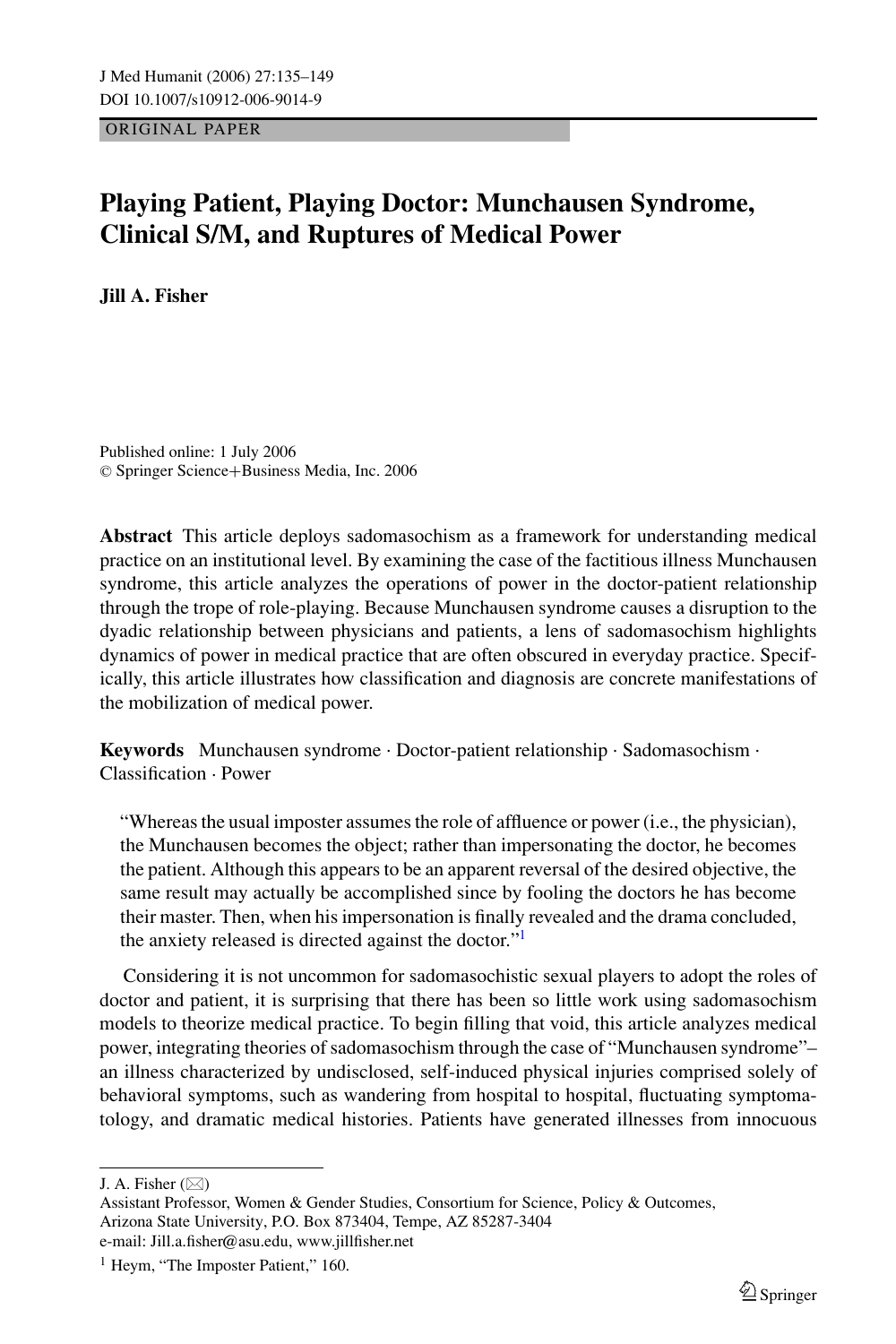factitious fevers to the more invasive swallowing of foreign objects that require equally (or more) invasive treatments such as surgery. Not just "faking" it, patients actually produce the symptoms that they describe to doctors. It is assumed that patients with Munchausen syndrome are seeking interactions with the medical community, yet their reasons for doing so are unknown. Because Munchausen patients' illnesses are simulated (although often embodied through self-infliction), an element of role-playing maps onto the medical interaction. More importantly, because this illness is, according to the medical literature, a clear disruption to the dyadic relationship between physicians and patients, Munchausen syndrome and a lens of sadomasochism serve as a productive means to analyze the dynamics of power in medical practice[.2](#page-1-0)

Specifically, Munchausen syndrome involves individuals playing the patient, and sadomasochism is a way of understanding the relationship with physicians that results. Rather than adopting a framework of inflexible binaries (i.e., sadist vs. masochist) to operationalize sadomasochism, I conceptualize it as a spectrum of behavior that is always already part of the medical interaction. This viewpoint assumes that sadomasochism is a dynamic institutional behavior and an enactment of structural power inequalities. By illustrating the ways in which Munchausen patients play sick and the ways in which physicians respond to ruptures in their authority, I contend, first, that these patients challenge the medical hierarchy and, second, that illness classification is one strategy that physicians employ to re-establish their authority. Furthermore, this analysis provides insight into power relations embedded in "normal" medical practice.

## **Reading medical practice as sadomasochistic**

"Rather than sadomasochism being merely the property of individuals, our culture itself is deeply oriented in a sadomasochistic direction. We are living in a society sadomasochistic in that it bombards us with experiences of domination and subordination far more regularly than it exposes us to sensations and inklings of freedom and reciprocity."[3](#page-1-1)

To bring sadomasochism out of the individual realm and into the institutional is no easy task, considering the dearth of academic work on the subject. Most scholars who have theorized sadomasochism have done so from the perspective of s/m sexual practices.[4](#page-1-2) In her book *Sadomasochism in Everyday Life: The Dynamics of Power and Powerlessness*, Lynn Chancer theorizes sadomasochism as a characteristic of modern capitalist institutions. Chancer does not discuss the institution of medicine in her work, but her framework is transposable to this realm. Building upon Chancer's understanding of sadomasochism, I argue that this power dynamic is mediated by the infrastructure of classification and diagnosis in medicine. This section will provide the framework for the specific case of Munchausen syndrome in medical practice.

<span id="page-1-0"></span> $2$  This observation comes from my review (Fisher 2002) of all the medical literature on Munchausen syndrome from 1951 (the year of the appearance of the original article) to 2000 (578 total publications).

<sup>3</sup> Chancer, *Sadomasochism in Everyday Life*, 2. Subsequent references to this work appear in the text.

<span id="page-1-2"></span><span id="page-1-1"></span><sup>4</sup> See, for example, RR Linden et al., *Against Sadomasochism* and M Thompson, *Leatherfolk.*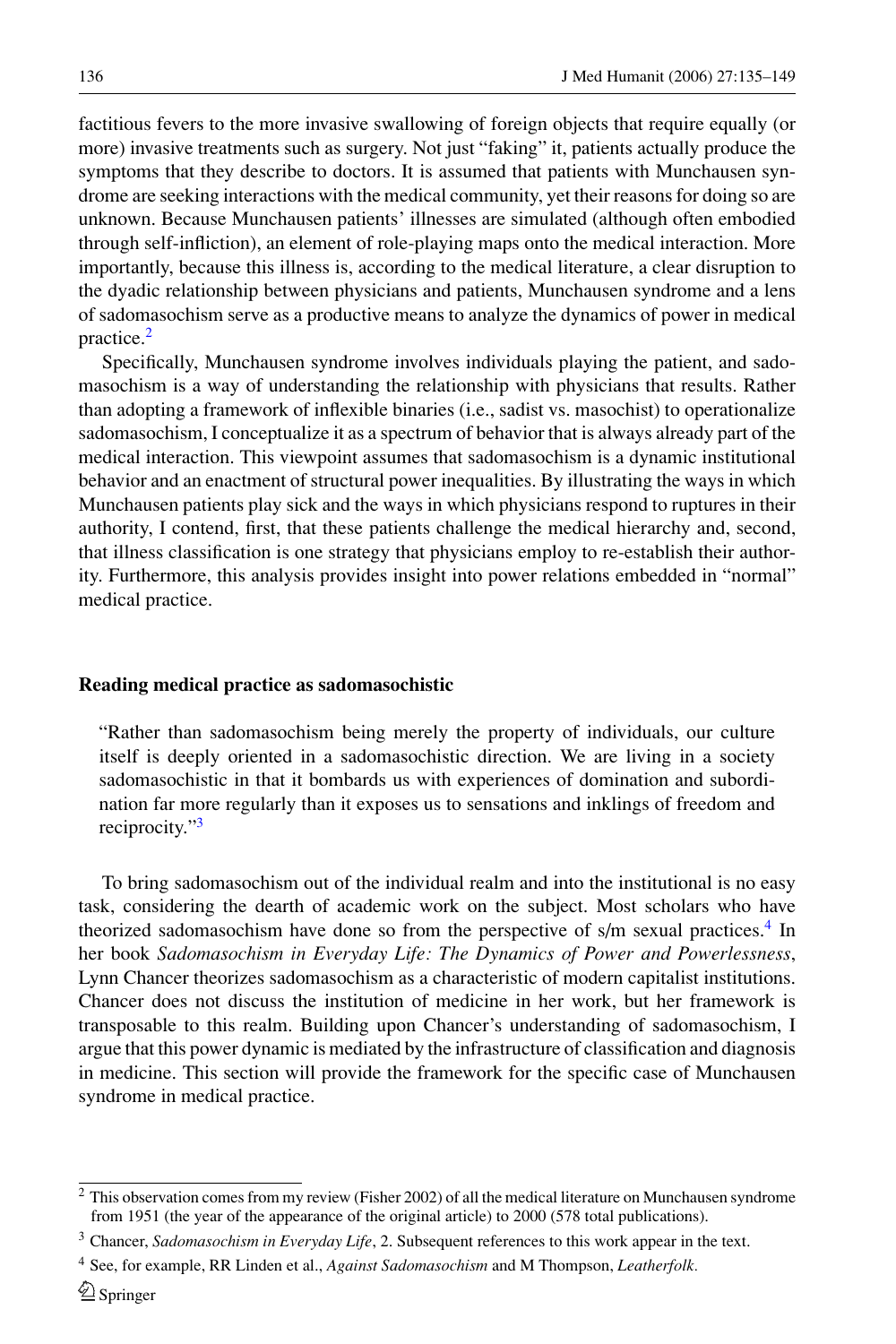Deeply connected with both capitalism and patriarchy, Chancer argues that sadomasochism is built into the highly stratified structures of contemporary life:

The external, objective relations of capitalism are hierarchical, imposed coercively, and, most relevant to S/M's potential development, characterized by extreme mutual dependency that takes different forms depending on whether one has been situated in the worker's or in the capitalist's position (34).

These hierarchies about which she writes are often gendered: institutionally, men often assume the position of domination and women of subordination.<sup>5</sup> And like patriarchy, sadomasochism can be difficult to identify within complex infrastructures. As one means of making sadomasochism more visible, Chancer developed four criteria that form her "Sadomasochistic Dynamic": 1.) "excessive attachment exists for both parties," 2.) "interaction has a repetitive and ritualistic character," 3.) "dialectical form of interaction," and 4.) "individuals (or groups) positioned masochistically face severe consequences should they question, talk about, or challenge the power of those individuals (or groups) who are structurally more powerful" (3–5).

The first criterion – "excessive attachment exists for both parties" – entails something of a value judgment in determining what is excessive, rather than appropriate or reasonable. To determine this level, I will first describe the attachment between physicians and patients in medical practice. The medicalization of everyday life has created dependency on the medical profession in matters that had previously been outside of the medical realm, like birth and death. Paul Starr examines how this dependency was crafted by physicians beginning in the late nineteenth century as a means of establishing their cultural authority. He argues that the success of physicians' professionalization efforts has manifested in the ability of the medical establishment to define reality regarding health and illness.<sup>6</sup> This dependency continues today as most people in Western cultures are socialized to believe that they need the services of doctors and access to medical technological fixes to maintain or recover their health throughout their lives.

In addition to subscribing to the same beliefs and dependencies on medicine, physicians do also depend upon their patients. In his classic book *Medical Nemesis*, Ivan Illich critiques physicians' belief in the "myth" of medical progress. He argues that this myth is perpetuated by Western doctors who "deploy themselves as they like,... [and] gather where the climate is healthy, where the water is clean, and where people are employed and can pay for their services."<sup>[7](#page-2-2)</sup> Another analysis of this attachment posits egotism as an aspect of the doctorpatient relationship:

There is something flattering for a doctor in having patients. A patient is the "subject" of a doctor, as a medieval commoner was the subject of a king. The more subjects the more powerful the king. This is why we doctors prefer Charcot's model of hysteric as a sick person– our subject– on whom we can work. The fact that we rarely do them any good, and that we actually encourage the playing of the manipulative games somehow escapes us.<sup>8</sup>

<span id="page-2-0"></span><sup>5</sup> Chancer is very careful to point out that sadomasochism is *not* inherently gendered. That is to say, she stresses that patriarchy has influenced the gendering of institutional hierarchies, *not* that essential differences between men and women have caused this division.

<sup>6</sup> Starr, *The Social Transformation of American Medicine.*

<span id="page-2-1"></span><sup>7</sup> Illich, *Medical Nemesis*, 22.

<span id="page-2-3"></span><span id="page-2-2"></span><sup>8</sup> Nash, "Problems of Deception," 141.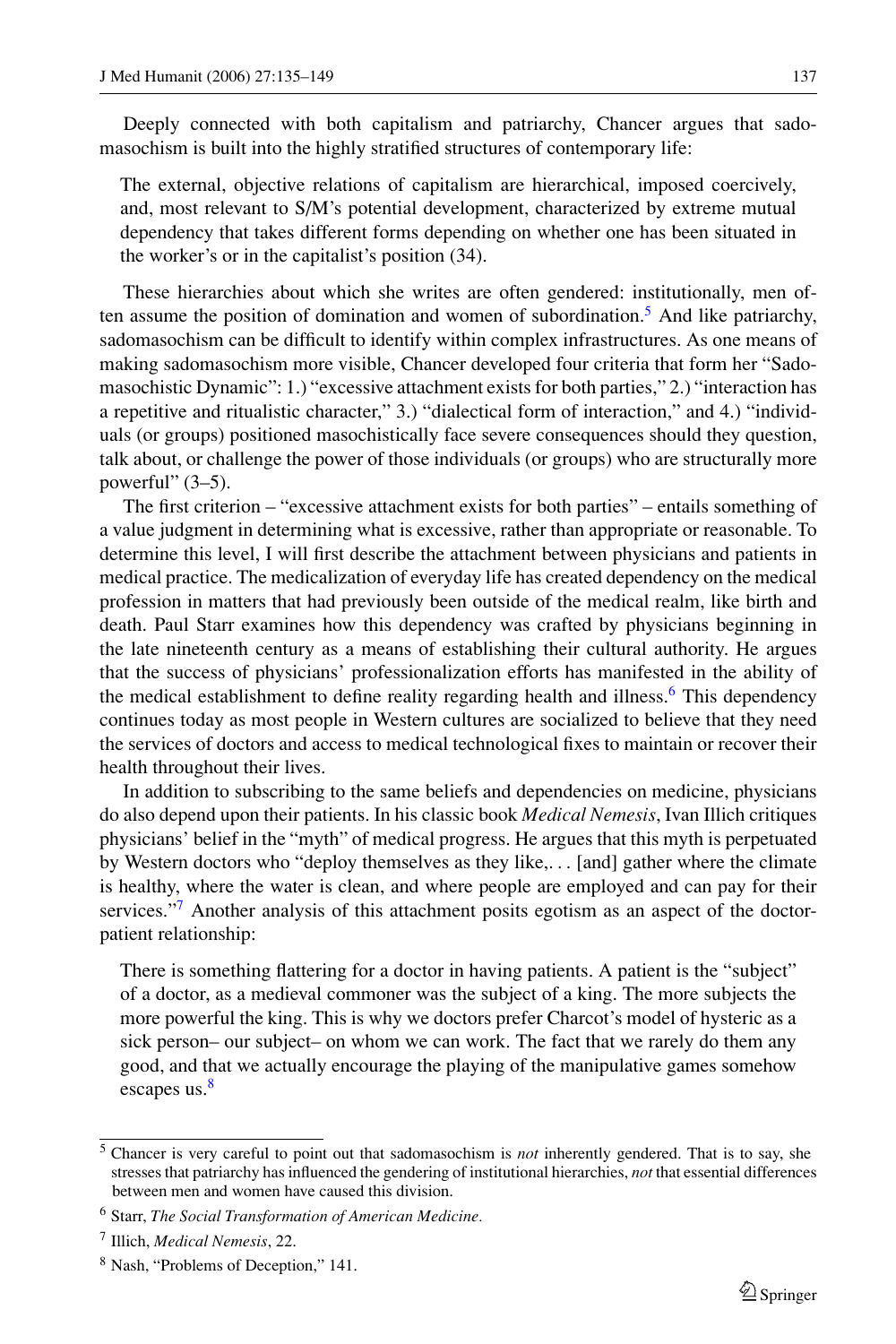Even if one does not want to go so far as to deconstruct the advances that have been celebrated in medicine, it is clear that medicine is, in large part, a service profession. The technologies and therapies are meant to be applied to human patients, and regardless of profit or even reputation, physicians rely on patients for their profession to have purpose.

But do these characteristics of the doctor-patient relationship imply an "excessive attachment"? Certainly the relationship is one of interdependency, but does it go beyond what is reasonable? I believe that on the institutional and frequently on the individual level, this relationship is excessive. I premise this on the idea that there is much to lose both for the physician and for the patient if the rules of the medical interaction are transgressed. There is a profound investment in the doctor-patient relationship for both members of the dyad. For the physician, there is a conflict of professional roles in balancing the scientific and the interpersonal aspects of medicine. For the patient, there is a similar conflict in balancing detachment from and experience of the illness. Because of this struggle to maintain a balance of these roles, there is inherently more at stake in this relationship than there is between many other service providers and consumers. The case of Munchausen syndrome will further illustrate this below.

The second criterion – "interaction has a repetitive and ritualistic character" – of Chancer's *sadomasochistic dynamic* is fairly straightforward to operationalize in medicine. Based on spatial and discursive norms, the practice of medicine standardizes care through the use of repetition and ritual. Although there are differences that exist among specialities in medicine, these rituals are part of the socialization of physicians and of patients.<sup>9</sup> While the "etiquette" of medical interaction is not explicit, Young argues that there is a complex "choreography" that governs the behavior of medical participants. From the waiting room to the examination room, operating room, and morgue, Young illustrates how each space is defined by rituals of (un)dressing, querying, and objectification.<sup>[10](#page-3-1)</sup> In each domain of medical practice, there are "rules" governing what should occur in each space and how physicians and patients should interact.

Physicians assume that part of the medical ritual is for patients to disclose truthfully all relevant information about their condition. Within the roles of doctor and patient, information becomes linked to dominance. Patients submit to physicians' care and expertise by recounting their ailments; physicians gain authority in each medical interaction through their ability to effectively interpret and act upon these stories. Physicians may be prone to repetition or patterns within their individual practices, but the rituals are largely systemic and depend upon the patients.

The last two criteria of the *sadomasochistic dynamic* are, in many respects, the most consequential for discussing how medicine can be considered sadomasochistic. Chancer's third item – "dialectical form of interaction" – is particularly important for this analysis because it places sadomasochism on a spectrum, instead of relying on binary categories. Rather than labeling physicians as sadists and their patients as masochists, a dynamic model of sadomasochism allows the analysis to escape discrete inflexible categories for boundary shifts and inversions. Chancer explains:

... each position has the potential for transformation into its opposite: the sadist has a constant potential for masochism, even if generally not realized or realizable by conscious intentionality; the masochist has an analogous potential for sadism. Each faces the possibility and perpetual risk of turning into the other, an observation that,

<span id="page-3-0"></span><sup>&</sup>lt;sup>9</sup> See B Good and M-JD Good, "Learning Medicine" and C Amirault, "Pseudologica Fantastica."

<span id="page-3-1"></span><sup>10</sup> Young, *Presence in the Flesh*.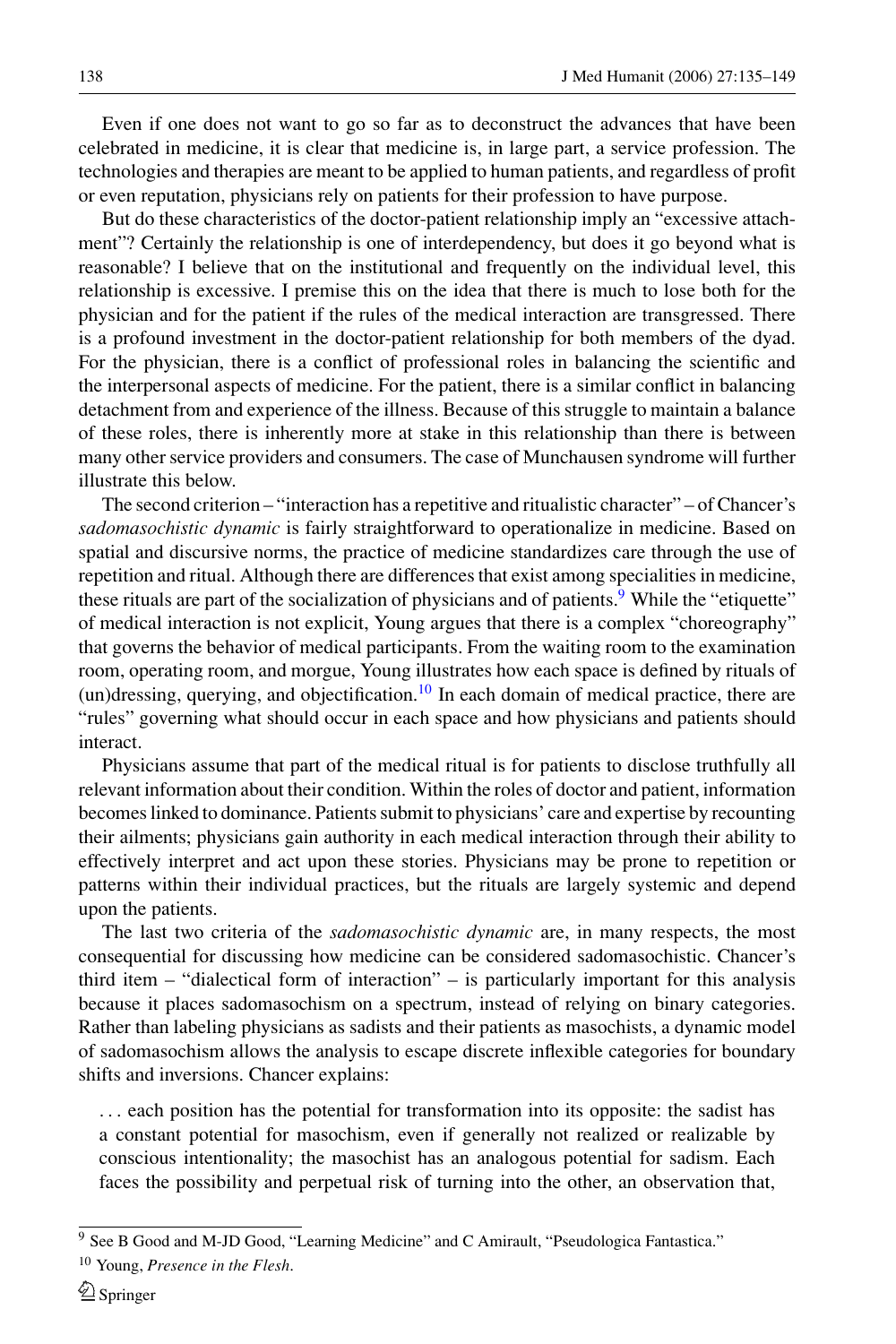if valid, has enormous ramifications for questions of how and whether personal and political changes are realizable in the form intended by their myriad architects (4).

The most obvious example of this type of transformation is when the doctor becomes a patient.<sup>11</sup> In these cases, there is generally a narrative of revelation and often of repentance for their professional insensitivities. In addition, strategies of empowering patients can also have an effect on shifting the relationship between patients and their physicians. The women's health movement is one example of cultural values shifting toward more patients' rights. Due to these patients' movements of the past fifty years, the doctor-patient relationship has slowly become less paternalistic with empowering benefits for all patients.<sup>[12](#page-4-1)</sup>

Furthermore, Chancer's focus on a "dialectical form of interaction" is a useful concept because it takes the emphasis off the individual and allows an examination of the behavior of institutions and the practices engendered by them. Applying this to my analysis, individual physicians do not have to be particularly sadistic, nor individual patients masochistic, for there to be a sadomasochistic dynamic at play in the medical system. It also means that physicians may be located in a sadistic position vis-a-vis patients, but they may also be ` relatively subordinated (masochistic) in relation to insurance companies. As the groups analyzed shift, so too will the form of interaction between the parties.

Chancer adds an additional note that examining group dynamics from a historical perspective tends to reveal that as groups rise to power, they adopt equally oppressive structures as did their predecessors: "Sadomasochism thus penetrates to the core of our social psychology, threatening to repeat itself *until its underlying motivations are understood and begin to be consciously acknowledged*" (5, my italics). In this sense, I interpret Chancer's definition of sadomasochism as related to Gramsci's concept of hegemony.<sup>[13](#page-4-2)</sup> Power remains relatively stable within the institution of medicine because patients have effectively internalized its values and norms through their interactions with physicians. Because individuals subscribe to the ideology of the medical system, individuals who seek medical treatment consent (now often explicitly) to the authority of physicians and the institution of medicine more generally. In this way, power within the doctor-patient dyad does not manifest as direct domination. Rather, power is more diffuse, materializing in the practices of objectification of the body. In a more Foucauldian vein, individuals' surveillance of their own and others' bodies through the lens of medicine constitutes power dynamics. $^{14}$ 

In spite of the subtleties in the operation of power, the last of Chancer's criteria is perhaps the most central for defining sadomasochism as a specific manifestation of power relations. She describes its characteristics in the following way:

Our sadomasochistic dynamic is in evidence if the question of whether the masochists must pay for their rebellion can only be answered in the affirmative. Under those circumstances where 'conditions' come to exist, sadomasochism begins to develop either on an individual/microcosmic or on a societal and more macrocosmic plane  $(6).^{15}$  $(6).^{15}$  $(6).^{15}$ 

<sup>11</sup> See H Mandel and H Spiro, *When Doctors Get Sick* and EE Rosenbaum, *A Taste of My Own Medicine*.

<span id="page-4-0"></span><sup>12</sup> Schiebinger, *Has Feminism Changed Science?*

<span id="page-4-1"></span><sup>13</sup> Gramsci, *Prison Notebooks.*

<span id="page-4-2"></span><sup>14</sup> See both M Foucault, *Discipline and Punish* and *The History of Sexuality: Volume I*.

<span id="page-4-4"></span><span id="page-4-3"></span><sup>&</sup>lt;sup>15</sup> Chancer uses the term "conditions" here to describe the responses from those in power to those challenging their authority.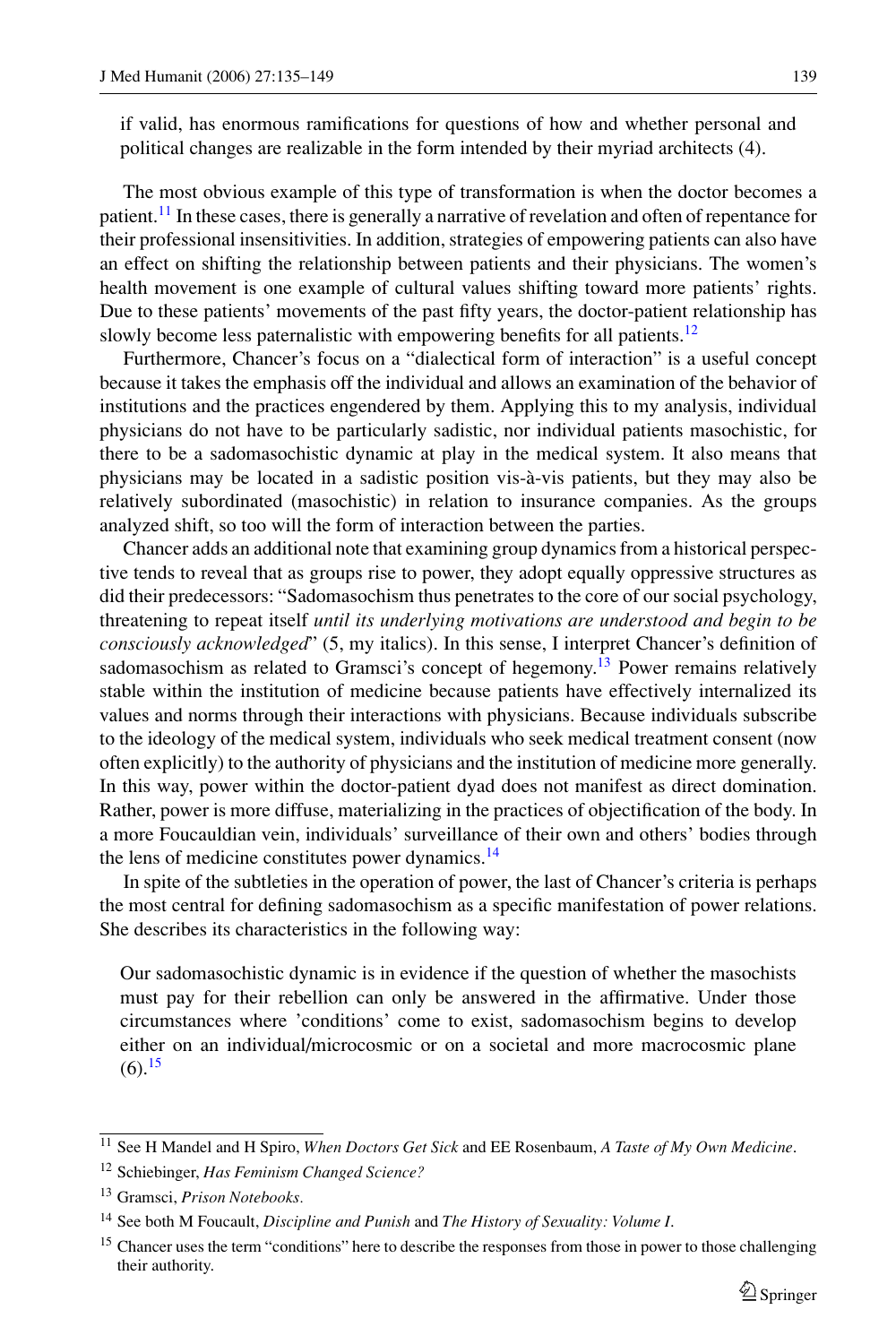There have been a variety of responses by medical practitioners to the manifestation of challenges to the medical system. For example, David Hess has written extensively about the challenge of alternative medicines to the mainstream medical system[.16](#page-5-0) In particular, he has studied the ways in which alternative cancer therapies have been delegitimized at the national level (in terms of health care policy) and on the local level (in terms of physicians' responses to their patients' use of alternative therapies). Even though these alternative practices are gradually (and selectively) being integrated into Western medicine, the initial responses of physicians to these practices were characterized by rejection and power struggles.<sup>17</sup>

Although I find Chancer's criteria for her "sadomasochistic dynamic" very compelling, I also think that one more must be added to differentiate this dynamic from coercion. In spite of her analogies to sadomasochistic sex, Chancer has eliminated sadomasochism's pleasure/pain paradox in her translation of sadomasochism into the institutional realm. In my opinion, the key to the pleasure/pain paradox is rooted in medicine's tendency to involve some form of suffering in the process of creating benefits for the patient. Surgeries, conventional cancer therapies, and many diagnostic tests cause patients varying degrees of discomfort or pain in their attempts to cure the illness. Physicians too experience their own pleasure/pain paradox in the routine of their work; medicine is a profession with high status and good wages in exchange for extremely long hours, being on-call, and empathizing with hurt and/or dying patients and their families. I do not mean to suggest that either physicians or patients relish pain and discomfort, rather that there is an accepted parallel paradox in medicine that treatment may have to hurt.

The sadomasochistic dynamic of medicine produces the conditions of possibility in the medical interaction and structures potential acts of resistance and suppression. This dynamic manifests as a performance of power in the doctor-patient relationship. The next section will continue this exploration of the *sadomasochistic dynamic* by discussing how medical practitioners and patients are constrained and enabled by power differentials. The five criteria (Chancer's four, plus my addition) will serve as a way of analyzing how physicians confront and respond to what they perceive as "problem patients" in the case of Munchausen syndrome.

# **The sadomasochistic dynamic and Munchausen syndrome**[18](#page-5-2)

"One wonders if modern medicine had not introduced its own problems with the Munchausen type of patient. With the tremendous resources invested in medical technology and, at times, the dehumanized approach to patient care, it is not surprising that our medical system should become a dynamic factor in this type of emotional disorder. Physicians and paramedical personnel should be aware of the role they may play in the sadomasochistic behavior of the patient with Munchausen's syndrome."<sup>[19](#page-5-3)</sup>

Speculations about the medical or psychiatric etiology of Munchausen syndrome have varied significantly according to spatial and temporal changes and to medical specialty. $20$ And yet, since the identification of Munchausen syndrome in 1951, doctors have seemed

<sup>16</sup> Hess, *Evaluating Alternative Cancer Therapies*.

<span id="page-5-0"></span><sup>17</sup> Hess, *Selecting Technology, Science, and Medicine.*

<span id="page-5-2"></span><span id="page-5-1"></span><sup>&</sup>lt;sup>18</sup> Analyses of the Munchausen patients' interpretations of the sadomasochistic dynamic will be lamentably absent from this work because there are few existing patient narratives.

<sup>19</sup> Haddy, et al., "Munchausen's Syndrome," 197.

<span id="page-5-4"></span><span id="page-5-3"></span><sup>20</sup> Fisher, *Sociopatholigizing Patients*.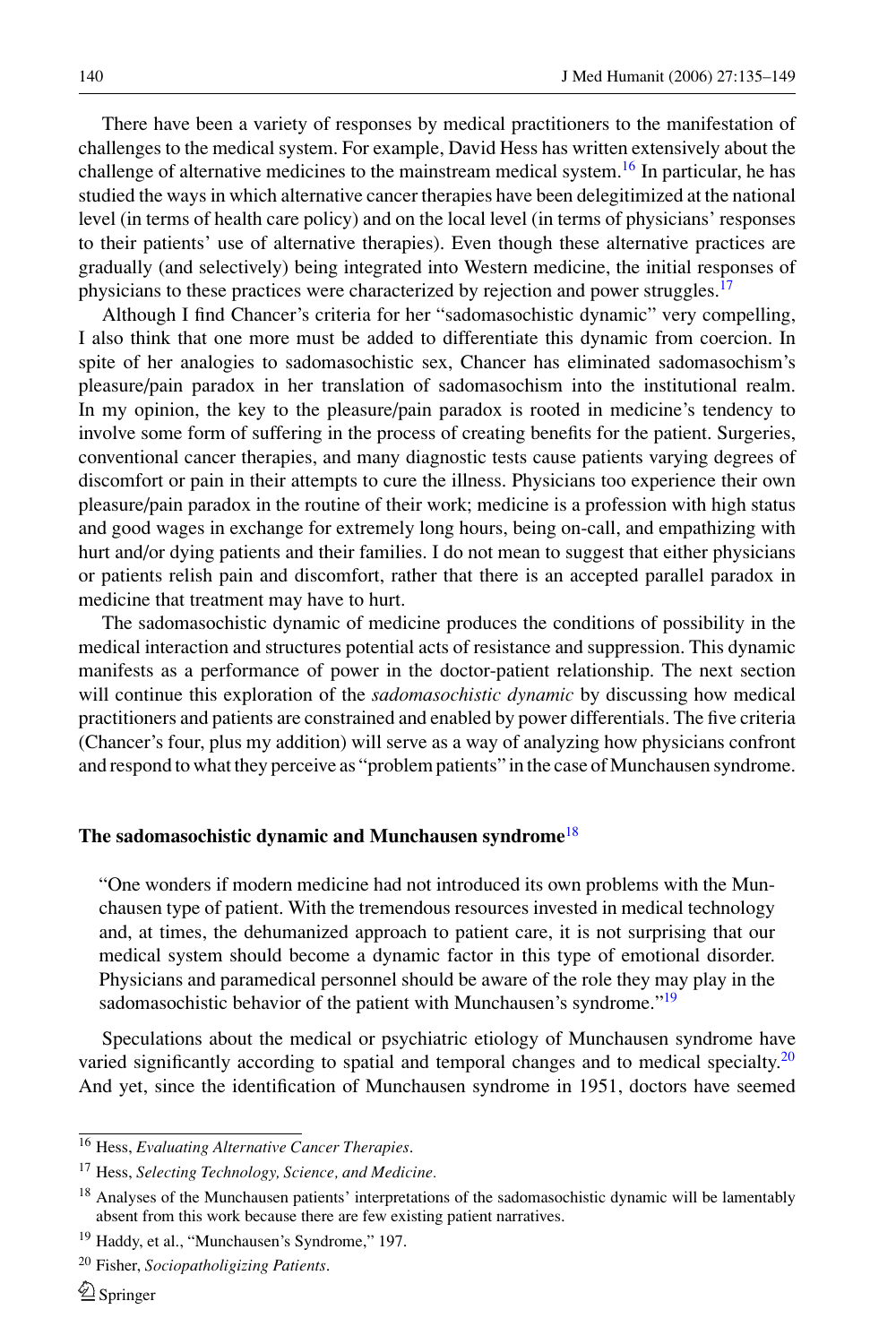to acknowledge that physicians have (and/or medical practice) has a key role in the formation and manifestations of factitious illness. This is most clear in doctors' assumption that Munchausen syndrome behaviors are directed explicitly and intentionally towards physicians. For instance, in his founding article, Richard Asher wrote, "[Munchausen patients] may appear many times at the same hospital, hoping to meet a new doctor upon whom to practise their deception."<sup>21</sup> Although most physicians have written about Munchausen syndrome from the perspective of a persecuted innocent person, several authors<sup>[22](#page-6-1)</sup> have discussed how medicine has actually encouraged these patients' behavior: "The illness is partly iatrogenic, for it requires more than one party to produce a sadomasochistic relationship.<sup> $23$ </sup> Unfortunately, statements like this one have not been followed by discussion when they have appeared in the medical literature.

Munchausen syndrome exposes the basis for the "excessive attachment" between physicians and patients. This is not to say that this illness terminates attachment, rather Munchausen syndrome perverts the conditions of the attachment. For instance, it is important to note that most of the physicians' negative reactions stem from their sense that the element of trust in the doctor-patient relationship has been violated $24$ : "By their deceits, Munchausen's patients destroy all the essential ingredients of a trusting relationship. Their habitual imposturing creates an atmosphere which is, on the contrary, coercive, and exploitative. $25$ 

Reading the state of the doctor-patient relationship through the deviations in medical practice, physicians are alarmed by Munchausen syndrome because it breaks some of the "rules" of medicine. Because Munchausen patients seem to have lied to their physicians about the causes of their illnesses and their medical histories and have, thereby, undermined the process of interpretation, physicians label them as deceitful and manipulative impostors.

Moreover, patients are not supposed to simulate or self-inflict injuries. By altering the conditions of illness, these patients challenge the construction of illness more generally. Munchausen syndrome is disruptive to physicians' authority *specifically* because it defies diagnosis. Individuals with Munchausen syndrome are, in the view of the physicians, roleplaying at being patients. And yet, the problem with this game is that it reveals that physicians too are always already role-playing. In confronting the possibility of factitious illness, physicians must somehow create an artificial distinction between what is "real" and what is "fake" illness. In *Simulacra and Simulation*, Baudrillard presented the trouble caused by simulation in medicine:

To dissimulate is to pretend not to have what one has. To simulate is to feign to have what one doesn't have. One implies a presence the other an absence. But it is more complicated than that because simulating is not pretending: "Whoever fakes an illness can simply stay in bed and make everyone believe he is ill. Whoever simulates an illness produces in himself some of the symptoms" (Littre). Therefore, pretending, or ´ dissimulating, leaves the principle of reality intact: the difference is always clear, it is simply masked, whereas simulation threatens the difference between the "true" and the "false," the "real" and the "imaginary." Is the simulator sick or not, given that he produces "true" symptoms? Objectively one cannot treat him as being either ill or not

<sup>21</sup> Asher, "Munchausen's Syndrome," 339.

<span id="page-6-1"></span><span id="page-6-0"></span><sup>&</sup>lt;sup>22</sup> See, for example, Haddy, et al.; DO Quest and SE Hyler, "Neurosurgical Munchausen's Syndrome"; DJ Vail, "Munchausen Returns."

<sup>23</sup> Spiro, "Chronic Factitious Illness," 574.

<span id="page-6-3"></span><span id="page-6-2"></span><sup>&</sup>lt;sup>24</sup> See, for example, TP Duffy, "The Red Baron" and S Vaisrub, "Editorial: The Immortal Baron."

<span id="page-6-4"></span><sup>&</sup>lt;sup>25</sup> Kass, "Identification of Persons with Munchausen's Syndrome," 197.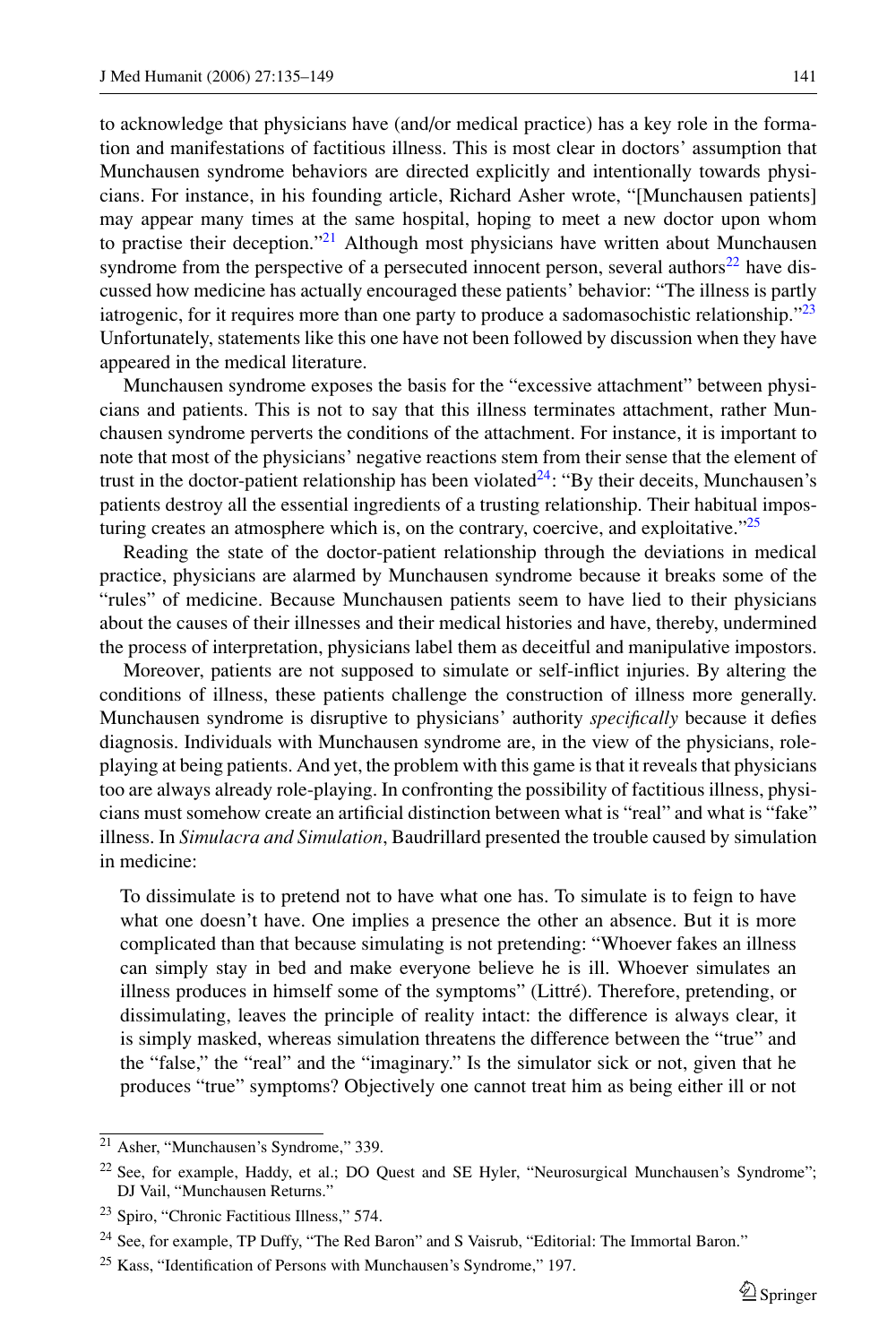ill. Psychology and medicine stop at the point, forestalled by the illness's henceforth undiscoverable truth. For if any symptom can be 'produced,' and can no longer be taken as a fact of nature, then every illness can be considered as simulatable and simulated, and medicine loses its meaning since it only knows how to treat 'real' illnesses according to their objective causes.<sup>26</sup>

The calling into question of the "reality" of illness, while certainly not consciously performed by each physician encountering a Munchausen patient, is what designates as consequential this shift away from the status quo of medical practice and ritual. If Munchausen syndrome were merely "fake," physicians would be able to dismiss these patients. The element of simulation complicates the diagnosis process by calling its legitimacy into question.

Karmen MacKendrick describes sadomasochism as power relations that "vex" the distinctions between fantasy and reality or between the "real" and the "performative."<sup>27</sup> Although I find her argument quite persuasive for s/m sex, I think that the relationship between these terms becomes more complicated when viewing sadomasochism as an institutional characteristic. Thinking through the example of Munchausen syndrome, the distinctions between "real" and "performative" illnesses are not "vexed" *until* physicians suspect the Munchausen simulation of illness. This is to say, role-playing in and of itself does not vex medicine.

Furthermore, physicians must continue to treat the simulated conditions because they are "real" in the sense that they have physical manifestations on/in the body of patients. The physicality of the simulations and the serial nature of the illness invoke the paradox of pleasure/pain. The Munchausen patients must continue to injure themselves if they wish to continue getting medical attention. The diagnosis and treatment of Munchausen syndrome only becomes slippery because the factitiousness of the physical symptoms has generally eluded physicians due to the illnesses' very "realness." These are the conditions in which dislocations in the distinction between real and performative suddenly challenge the authority of physicians.

Through the subversion of the power structure, physicians' identities are transformed in their relationship to the Munchausen patients:

The physicians' responses to this type of patient are of interest. He [*sic*] is confronted with a difficult patient and the bonds of the doctor-patient relationship become supplanted by suspicion. Even when the patient's deceit becomes evident, the physician is reluctant to assume the role of adversary. The patient is treated with a mixture of bemusement, bewilderment, contempt, and anger. The patient's success in subverting and sabotaging the well-meaning physicians' efforts becomes a source of shame and embarrassment for the physicians. Whether or not these feelings are admitted, these are one of the few types of patients who kindle aversion, fear, despair, or downright malice in their doctors.[28](#page-7-2)

Shifts in sadomasochistic power relations often cause shifts in identity.<sup>[29](#page-7-3)</sup> That identity displacement occurs from the Munchausen interaction evinces a disruption in power relations and a transformation in the attachment between the doctor and patient: "That doctors are so frequently deceived by these patients is a reflection on the doctors' role: a role that does not

<sup>26</sup> Baudrilliard, *Simulacra and Simulation*, 3.

<span id="page-7-0"></span><sup>27</sup> MacKendrick, *Counterpleasures.*

<span id="page-7-1"></span><sup>&</sup>lt;sup>28</sup> Ouest and Hyler, 413.

<span id="page-7-3"></span><span id="page-7-2"></span><sup>29</sup> Hart, *Between the Body and the Flesh*.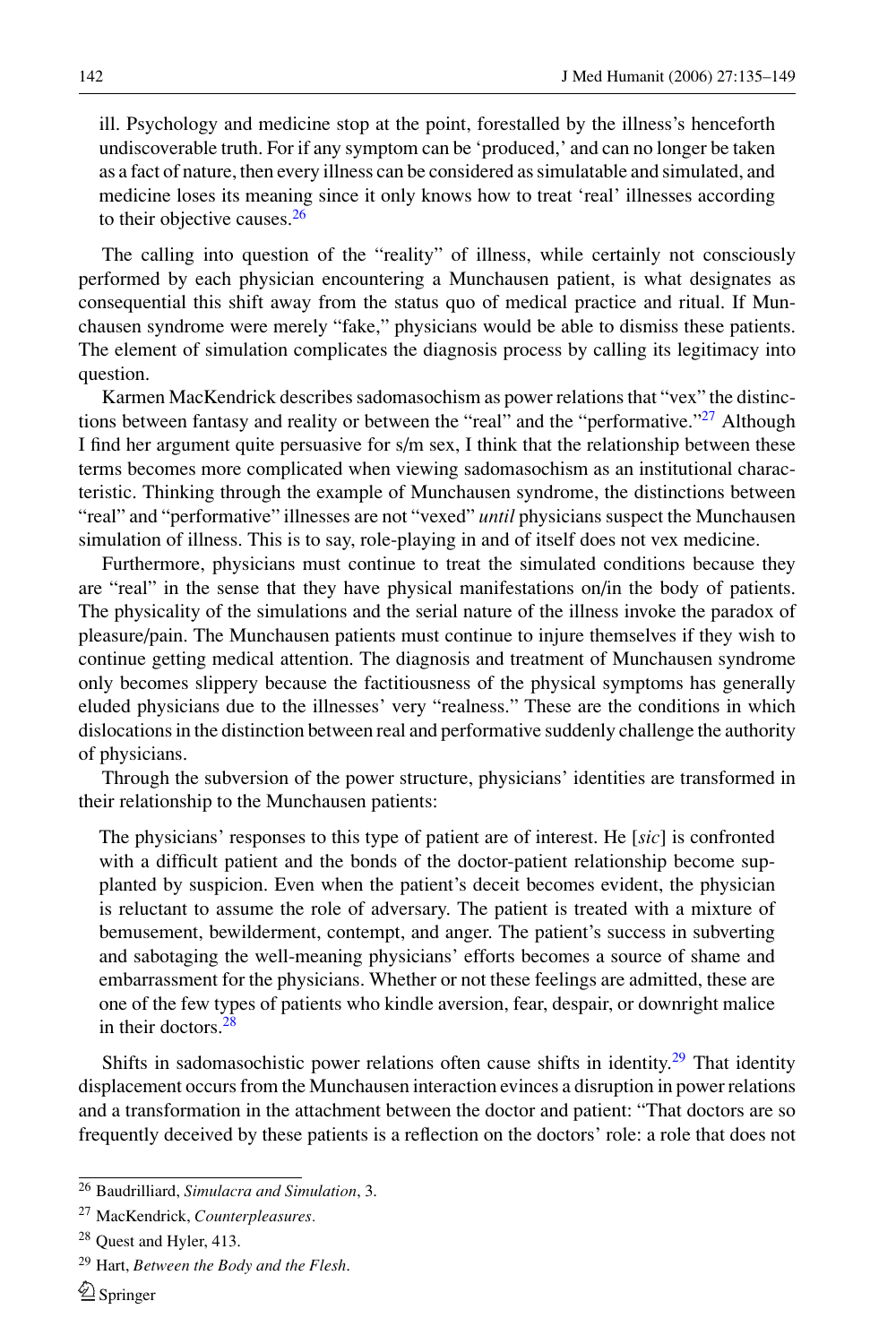allow naturally for cynicism and skepticism."[30](#page-8-0) The possibility of Munchausen syndrome calls on doctors to doubt the stories told by their patients and to doubt themselves.

More drastically, the presence of the "false" story has often transformed the physician from an investigator to a detective. Although the difference between these terms may seem innocuous, the distinction is extraordinary in medical practice. The usual role of the physician is to investigate physical symptoms as part of the process of diagnosis and treatment. The physicians' detective work, on the other hand, is precipitated by a desire to obtain what they see as the "true" medical history that has been denied them by the patient. In the process of being deceived, the doctors sense that their authority over knowledge in the medical encounter has been sabotaged. Without knowing the facts about Munchausen patients, physicians cannot regain their domination over the patients and over "the truth," and so physicians have invested a great deal of energy into tracking and tracing the past and future movements of their patients:

Rarely in medicine does the past medical history play such a prominent role in the diagnosis (stealing the show, as it were, from the chief complaint). Physician and patient become the defendants of these two elements; the patient struggles to minimize or efface completely his past history and to aggrandize the present illness, while the physician assumes the task of archaeologist, literally digging up the buried facts of the past medical history, until the sheer weight of the excavated material dominates over the presenting complaint in the whole picture... After surgery or investigation, the patient unmasks his deception; here he can demonstrate overtly his superiority and simultaneously cause the doctors and himself further pain. He has regained control and, once again master of his own fate, he leaves the hospital, righteous and defiant.<sup>31</sup>

A particularly interesting example of this phenomenon is found in the writings of Pallis and Bamji from the Munchausen syndrome literature. In their first publication, they authored a factitious obituary for Stewart McIlroy (or any of his eight first names and twenty-two surnames) whom they had aggressively traced for four years, the "longest followed-up patient with Munchausen's syndrome." Having lost track of McIlroy, they decided to publish his "obituary" as one way of soliciting potential information about his whereabouts. This rheumatologist and neurologist use colorful descriptions that betray their obsession with the patient:

His scarred abdomen, meanwhile, remained a monument to current investigative enthusiasm, if not to modern powers of discrimination. ... The number of ordinary *x-*ray examinations and blood tests must run into hundreds if not thousands. His survival story bears testimony to the resilience of the human frame and to the relative safety of our hospitals. ... We hope this obituary is premature. It was once said that old patients with Munchausen's syndrome were like old soldiers: they never died but just faded away. Stewart McIlroy taught many lessons to those who were deceived, not least being the lesson that we are not always the astute physicians we should like to believe. $32$ 

One year later, a second publication followed to report that McIlroy was alive and still an active Munchausen case. Evidently their first publication received enormous coverage in

<sup>30</sup> Sale and Kalucy, Munchausen's Syndrome, 525.

<span id="page-8-0"></span><sup>31</sup> Manolis and Sanjana, "Cardiopathia Fantastica," 528.

<span id="page-8-2"></span><span id="page-8-1"></span><sup>32</sup> CA Pallis and AN Bamji, "McIlroy Was Here," 973, 974, 975.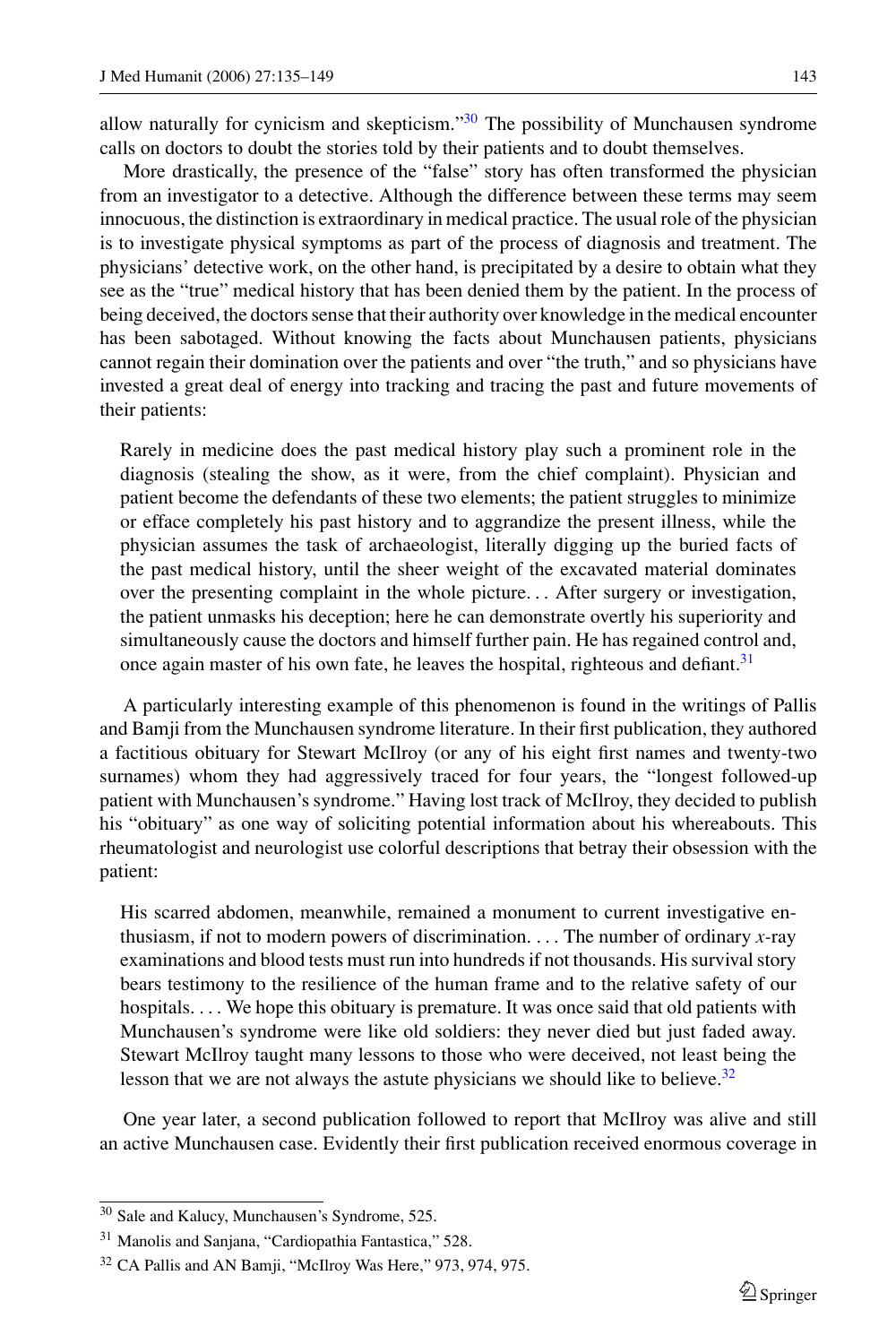the popular press, and much of this second article speculated about why this patient was so interesting to the public:

Within the profession, was it that there was a grudging admiration for a worthy opponent, for the man who kept winning against all odds? *Outside it, is there a national – nay, international – gratification when the carefully nurtured mystique of medical expertise is itself systematically eroded by a mere consumer, and an amateur to boot?* There is an unspoken feeling that doctors would be infallible and much lay criticism was voiced that so many had proved so credulous. Beneath the veneer of condemnation, is there widespread sympathy for McIlroy – as undoubtedly still lingers for the train robbers? In an era of mediocrity (and of theatrical recession) is the sheer technical competence of the feat silently applauded?

And could there be other, even less mentionable, motives? Does the average person (and even the average subeditor) experience an ambivalent shudder as he or she thinks of being at the receiving end of 48 lumbar punctures? *How much sadomasochism underpins public interest in the McIlroy myth?* 'Heroic' behaviour on this scale, clearly engenders much morbid fascination, as shown by the many letters we have received[.33](#page-9-0)

Bamji and Pallis' report ended by urging the press to leave McIlroy alone and leave him to the medical establishment.<sup>34</sup>

In spite of the simulatedness of the illnesses and the destabilizing effects on the doctorpatient relationship, the McIlroy case should illustrate that Munchausen syndrome does not, by any means, destroy the attachment that exists between physicians and patients. And yet, by altering the power relations and breaking the rules of practice, Munchausen syndrome not only makes visible the dialectical form of interaction between patients and physicians, but it also requires action for physicians to reclaim their authority. The next section will address further how physicians attempt to mend the ruptures caused by their "problem patients" and regain their dominance in the doctor-patient relationship.

## **Re-appropriating power: Physicians' reactions against Munchausen syndrome**

"Any society, to be stable, needs certified deviance... By being assigned a name and a role, eerie, upsetting freaks are tamed, become predictable exceptions who can be pampered, avoided, repressed, or expelled."<sup>35</sup>

In the previous section, I briefly discussed one of the ways that physicians reclaim their power after it has been destabilized through Munchausen interactions. By becoming a detective, physicians construct the "truth" of the patient and they reassert their own and medicine's authority through medical knowledge. Detective work, however common, tends to be an individual reaction of particular physicians. In this section, I will develop the analysis of sadomasochism in medicine by discussing the role of institutional infrastructures in

<sup>&</sup>lt;sup>33</sup> AN Bamji and CA Pallis, "McIlroy, the Media, and the Macabre," 641-2.

<span id="page-9-0"></span><sup>&</sup>lt;sup>34</sup> Other examples of this detective work can be found in Le Coz et al. 1997 and in Asher 1951.

<span id="page-9-2"></span><span id="page-9-1"></span><sup>35</sup> Ilich, 117.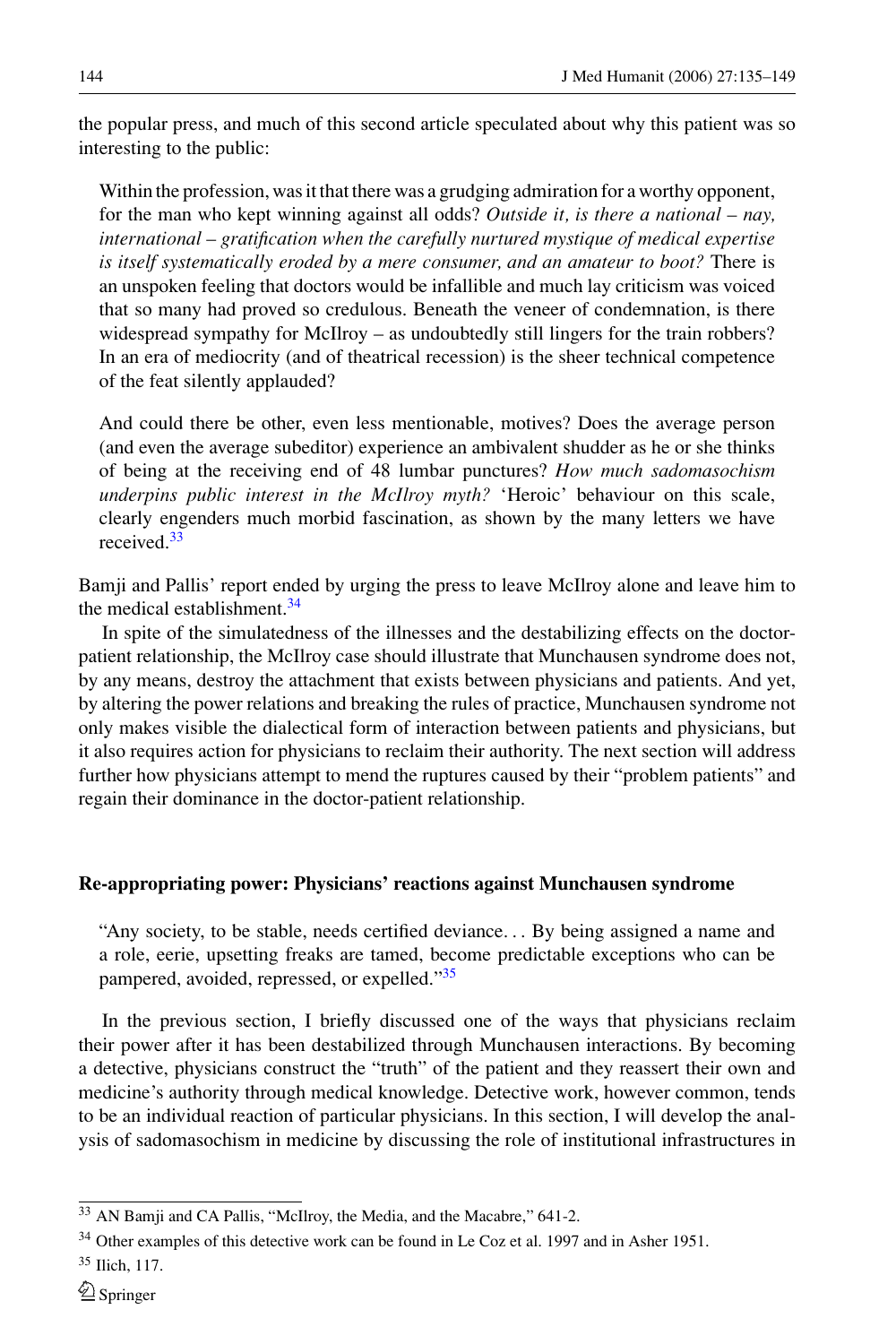maintaining power structures. In the case of Munchausen syndrome, the medical establishment responded institutionally to factitious illnesses though classification. Naming served as a political act with symbolic and material effects.<sup>[36](#page-10-0)</sup>

One of the primary components of the repetitive and ritualistic practices in medicine is the process of diagnosis and prognosis. Based on the classification of diseases, the practice of diagnosis establishes one of the key power differentials between physicians and patients. Diagnosing illness subordinates individuals' expert knowledge of their *own* bodies to physicians' technologically-mediated knowledge of bodies.

Expert medical knowledge of illness organizes the rules of medical practice. Through its composition of illness categories and treatment recommendations, the medical nosology, in large part, frames how physicians should investigate illness. Although classification is largely a symbolic infrastructure, the process of diagnosis translates the symbolic pathology into material bodies. More specifically, the patients' role is to describe their physical complaints truthfully and submit to medical examination and testing. The physicians, on the other hand, follow the standardized classification of diseases in order to decide what tests should be done and what diagnoses can be made. The act of labeling the patient's illness as a standard disease entity materializes and legitimizes the condition within medicine while it simultaneously legitimizes the expertise and power of physicians in relation to their patients.

Munchausen syndrome has been said to make such normal medical investigations into defensive ones:

The reflexes of the doctor are such that he [*sic*] is immediately on the defensive, doing a routine work-up, plus [other tests]... Once the physicians is through with his defensive examination, the [Munchausen] patient is ready with another set of complaints, calling for more defensive action, and in this way keeping the physician off balance.<sup>[37](#page-10-1)</sup>

Because Munchausen patients do not disclose the "true" nature of their illness, the diagnostic tests indicated by the symptoms often return with negative or puzzling results. In response, physicians must order additional tests that incorporate any new symptoms the patients present. This process is often extremely time-consuming and expensive. Accordingly, when the patients' deceptions are revealed, physicians are generally angry and frustrated. One physician suggested with some irony, "Indeed, the very impostureship involves the hostile duping of the physicians. Perhaps physicians are ill disposed to respond charitably to such an assault on medical omnipotence and omniscience."<sup>[38](#page-10-2)</sup>

These interactions between Munchausen patients and physicians can be even more frustrating for doctors because the motives of the patients are so unclear. The affective responses of the physicians can frequently be characterized as, "'Save us from being duped' seemed more often to be the attitude than 'Save these patients from their disease.'"<sup>39</sup> Although the stance of these physicians may seem unsympathetic, most treatment attempts have been extremely unsuccessful during the past fifty years. Thus, it is hardly surprising that when physicians cannot *change* the challenging behavior of Munchausen patients, they want to

<sup>36</sup> GC Bowker and SL Star 1999.

<span id="page-10-1"></span><span id="page-10-0"></span><sup>37</sup> DJ Vail, "Munchausen Returns," 320.

<sup>38</sup> Spiro, 577.

<span id="page-10-3"></span><span id="page-10-2"></span><sup>&</sup>lt;sup>39</sup> Case Records of the Massachusetts General Hospital, 113.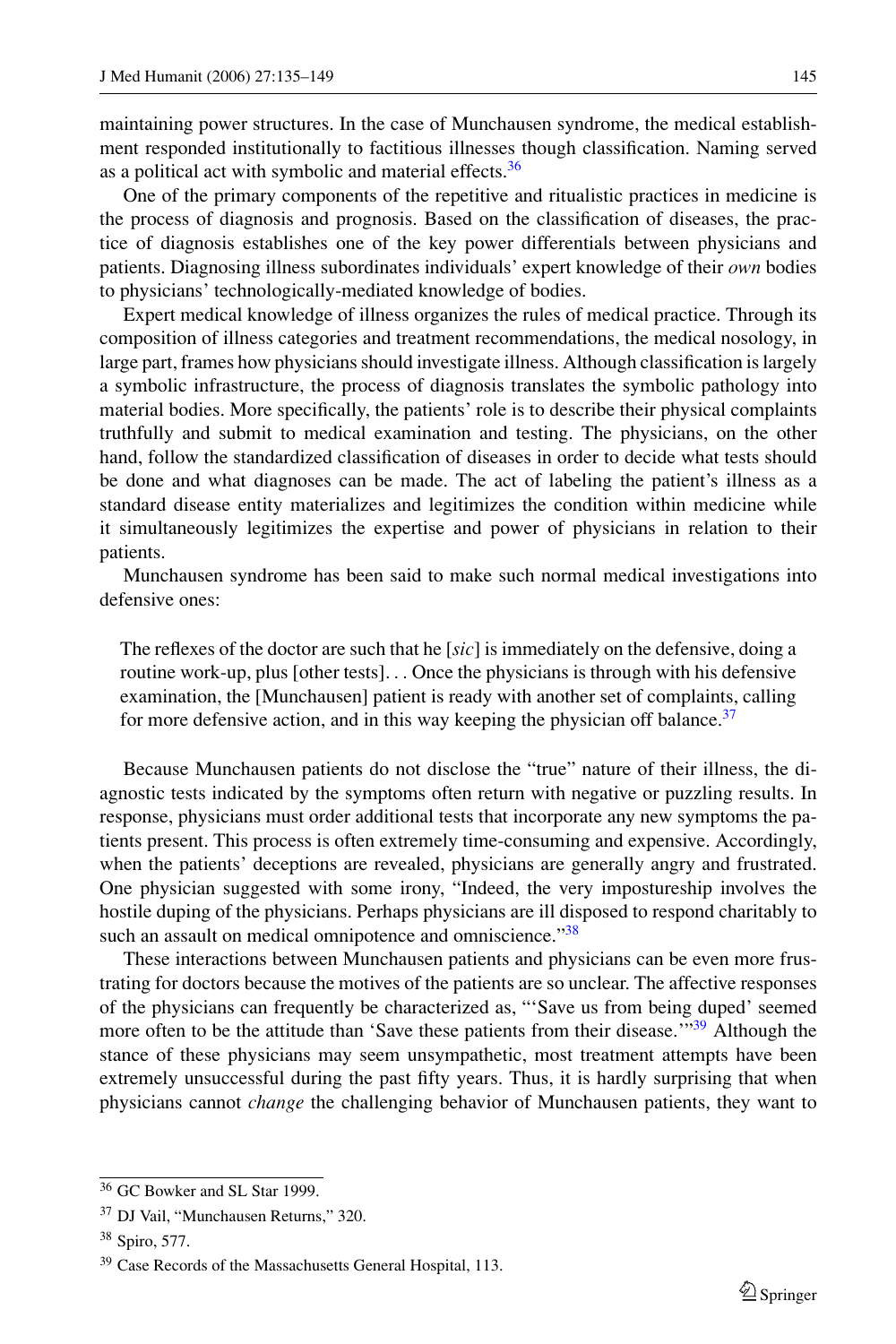avoid these interactions altogether. Two physicians have summarized this position toward Munchausen patients – or "the doctor's thorn" – as follows:

Attempts to deal with these difficult patients have uniformly met with defeat. The doctor becomes provoked to anger, communicates this to the patient and in general feels relieved when the patient signs out AMA [against medical advice].<sup>40</sup>

When Richard Asher published his 1951 article that created an illness categorization for these patients, physicians submitted letters to *The Lancet* expressing their gratitude to Asher for aiding the diagnosis of their "problem patients" and expressing their surprise that it had not been named sooner.<sup>[41](#page-11-1)</sup> This act of creating "Munchausen syndrome" as a specific medical illness re-admitted the patients back into the medical classification system by offering physicians a diagnosis for what was before simply a frustrating hoax. The physicians' personal destabilization effected by the Munchausen patients could be institutionally managed by resubordinating the patients by means of a standardized nosological label.

And yet, because the unwelcome set of behaviors that comprise Munchausen syndrome defy medical explanation in terms of standardized symptomatology and models of illness etiology, physicians continue to have difficulty in distinguishing exactly what this illness is and when to diagnose it:

In a patient presenting with a multisystem disease, a physician has to stretch his [*sic*] imagination and use all his diagnostic skills. When the picture is truly bizarre and dramatic, one must consider factitious illness, remembering that, at times, a patient's imagination can really run wild and that patients have been known to outsmart their physician[.42](#page-11-2)

The category of Munchausen syndrome, therefore, becomes a catch-all illness for those "bizarre and dramatic" cases that physicians have trouble diagnosing. Constructed of only behavioral symptoms, there are no clinical tests or quantified method to reach a diagnosis of Munchausen syndrome. This diagnosis allows much more interpretative flexibility than most other illnesses in the medical classification schema. What this enables is for physicians to feel vindicated that they figured out the troubling case and can provide closure through the label of a medical diagnosis.

More importantly, the inclusion of "Munchausen syndrome" as an illness redraws the boundaries of illness by circumscribing the behavior of these patients within medicine's domain. The label of Munchausen syndrome subsequently exerts power over the patients by maintaining and enforcing the hierarchy of medical expertise. As a consequence of a challenge to their authority, physicians impose medicalization of patients' behavior through classification techniques. Through this valenced nosology, the repercussions for these "problem patients" entangled in the sadomasochistic dynamic of medicine is that they are sociopathologized via Munchausen syndrome. It is important to note, however, that physicians' reassertion of authority is a surface remedy to their problem of dealing with factitious illnesses. The Munchausen patients will remain destabilizing as long as they maintain their power of action, mobility, and camouflage.

<sup>40</sup> RW Moore and K Ullman, "The Doctor's Thorn," 123.

<span id="page-11-1"></span><span id="page-11-0"></span><sup>41</sup> See E Frankel, "Munchausen's Syndrome"; JEH Stretton, "Munchausen's Syndrome"; B Williams, "Munchausen's Syndrome"; P Wingate, "Munchausen's Syndrome."

<span id="page-11-2"></span><sup>42</sup> AM Karnik, et al., "A Unique Case," 701.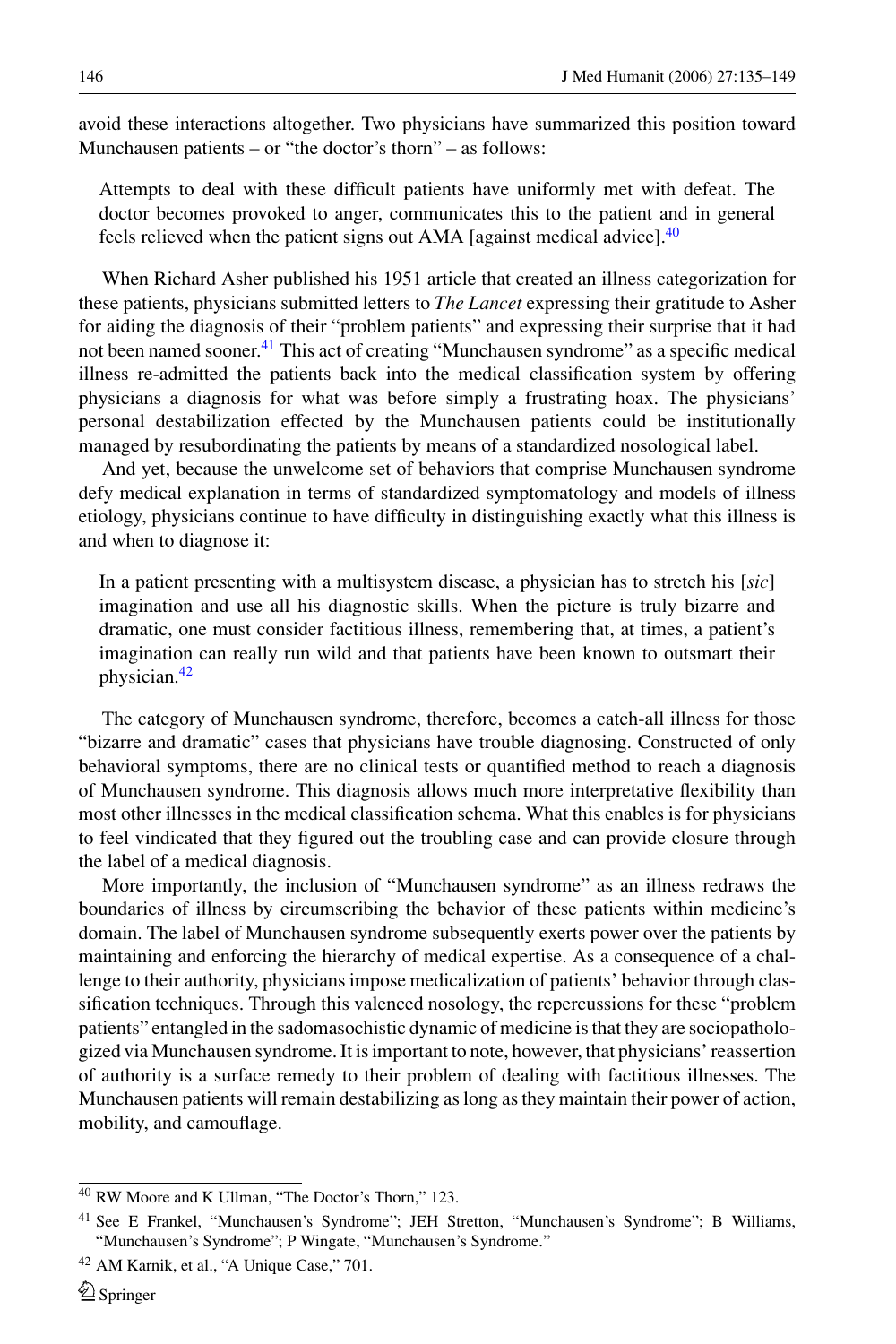#### **Implications of sociopathologizing patients**

"Most physicians generally use an informal dichotomous classification which groups all somatic complaints into either 'the real,' or the other somewhat more murky, emotionally colored symptom complexes."<sup>43</sup>

Factitious illnesses have the potential to generate scientific self-doubt about medicine's own facticity that is concealed within the normal sadomasochistic dynamic of medicine. To sociopathologize the patients who catalyze these uncertainties is an effective way to fend off the effects they have upon medicine. In other words, if Munchausen patients are "sociopaths," then why should medicine take them seriously? And yet, the existence of Munchausen syndrome is problematic for medicine *both* as an undefined set of behaviors found in patients *and* as an illness construction. Although this double-bind seems paradoxical, it accounts for how physicians have added this category as a way of making sense of challenging experiences in medical practice, while they themselves simultaneously weaken the basis of medical classification based on specific etiology and physiological symptoms.

Without a physical or psychiatric cause of Munchausen syndrome, a certain level of discomfort with its classification will remain. Consequently, judging the deviance of these patients based on their nonconformity to the rules and rituals of the medical interaction, most physicians will agree that these patients must have some form of psychological pathology. After fifty years of inquiry, however, there have been as many studies declaring Munchausen patients have no psychiatric symptoms as there are cases in which patients have been found to have schizophrenia, borderline personality disorder, obsessive-compulsive disorder, psychodynamic problems, etc. combined. For example, two doctors observed,

These patients are clearly masochistic to undergo the self-mutilation, foreign body ingestion, and other maneuvers necessary to create their factitious illness. Equally masochistic is the toleration of painful diagnostic procedures and repeated surgeries.... *Masochism alone doesn't explain the other aspects of this syndrome*... Other authors have described the sociopathic aspects of Munchausen's patients' personality. However, the literature concerning sociopathology is itself very confusing as to what is meant by sociopathy. Certainly, these patients are immature, impulsive, and appear to act upon feelings instead of experiencing feelings as such. *None of our cases have any record of antisocial or criminal activity; this would be against the diagnosis of sociopathy in these particular individuals*. [44](#page-12-1)

In spite of the absence of evidence of sociopathy in these patients, the sociopathologizing label of Munchausen syndrome remains unchallenged as a diagnostic category. It is my contention that this contradiction remains ignored in medicine because sociopathologizing the patients enables the medical establishment to silence the challenges that these patients present in medical practice that is characterized by power asymmetry. The illness category, moreover, has helped to obscure its own constructedness by physicians and the sadomasochistic dialectic in medicine. The patients are not the only ones guilty of role-playing.

<sup>43</sup> T Nadelson, "The Munchausen Spectrum," 175.

<span id="page-12-1"></span><span id="page-12-0"></span><sup>44</sup> JO Cavenar and AA Maltbie, "Munchausen's Syndrome," 349-50.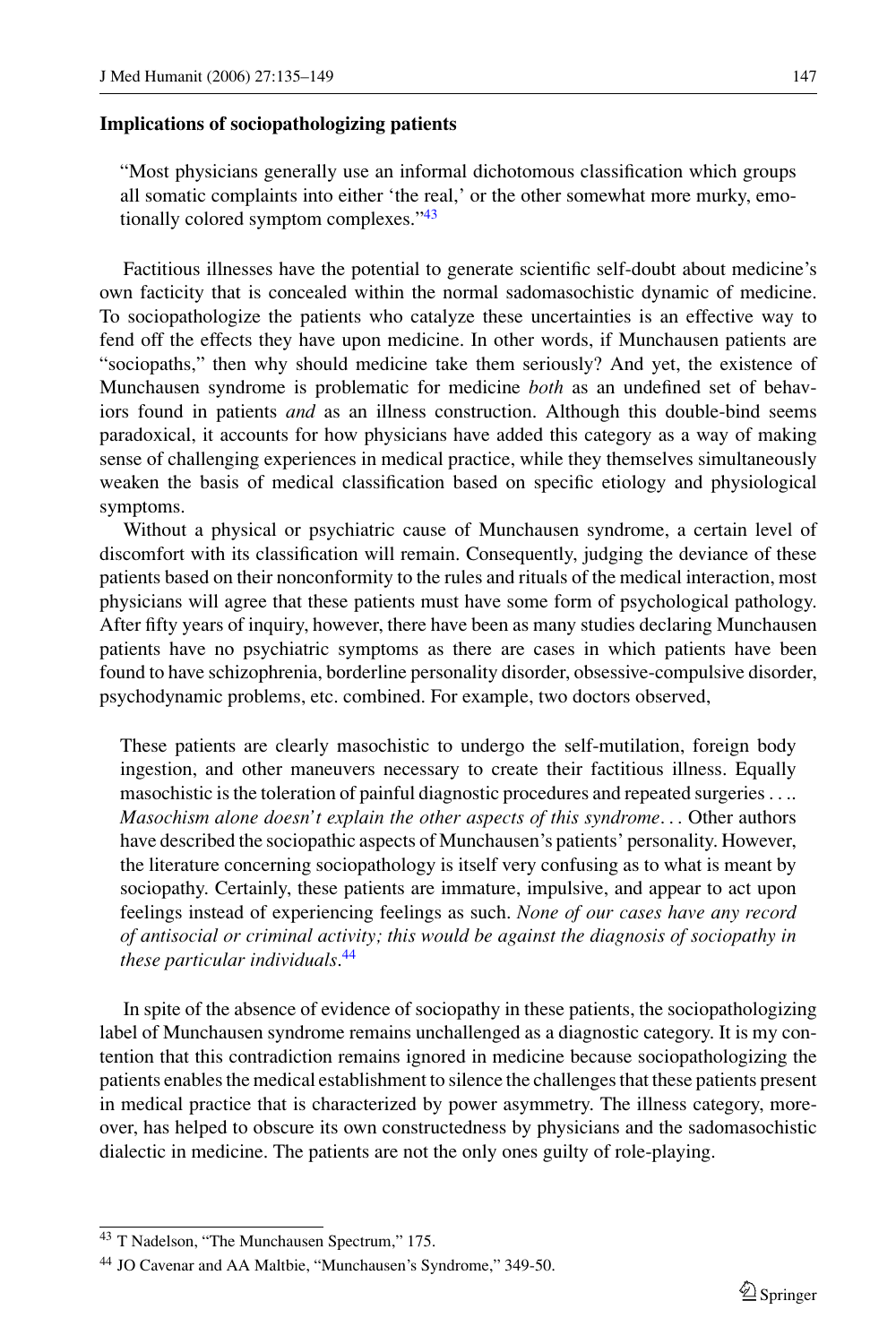#### **References**

- C. Amirault, "Pseudologica Fantastica and Other Tall Tales: The Contagious Literature of Munchausen Syndrome." *Literature and Medicine* 14 (2) (1995): 169–190.
- R. Asher, "Munchausen's Syndrome." *Lancet*, 1 (1951): 339–41.
- A. N. Bamji, and C. A. Pallis, "McIlroy, the Media, and the Macabre." *British Medical Journal*, 280 (1980): 641–2.
- J. Baudrillard, *Simulacra and Simulation* (Ann Arbor, MI: University of Michigan Press, 1994).
- G. C. Bowker, and S. L. Star,*Sorting Things Out: Classification and its Consequences* (Cambridge, MA: MIT Press, 1999).
- Case Records of the Massachusetts General Hospital. "Weekly Clinicopathological Exercises: Case 28-1984." *New England Journal of Medicine*, 311 (2) (1984): 108–115.
- J. O. Cavenar, and A. A. Maltbie, "Munchausen's Syndrome." *Military Medicine*, 143, (1978): 349–52.
- L. S. Chancer, *Sadomasochism in Everyday Life: The Dynamics of Power and Powerlessness* (Brunswick, NJ: Rutgers University Press, 1992).
- T. P. Duffy, "The Red Baron." *New England Journal of Medicine*, 327 (1992): 408–11.
- J. A. Fisher, *Sociopathologizing Patients: The Social Construction of Munchausen Syndrome* (Troy, NY: Rensselaer Polytechnic Institute, 2002).
- M. Foucault, *Discipline and Punish: The Birth of the Prison* (New York: Random House, 1977).
- M. Foucault, *The History of Sexuality*: Vol. 1 (New York: Random House, 1978).
- E. Frankel, "Munchausen's Syndrome." *Lancet*, 1 (1951): 911.
- B. Good, and M. –J. D. Good, "Learning Medicine: The Constructing of Medical Knowledge at Harvard Medical School." In S. Lindenbaum & M. Lock (eds.), *Knowledge, Power, and Practice* (Berkeley: University of California Press, 1993).
- A. Gramsci, *Prison Notebooks* (New York: Columbia University Press, 1991).
- R. I. Haddy, R. M. Weber and A. S. Joglekar, "Munchausen's Syndrome." *American Family Physician*, 27 (1983): 193–7.
- L. Hart, *Between the Body and the Flesh: Performing Sadomasochism* (New York: Columbia University Press, 1998).
- D. Hess, *Evaluating Alternative Cancer Therapies* (New Brunswick: Rutgers, 1999).
- D. Hess, *Selecting Technology, Science, and Medicine: Alternative Pathways in Globalization*. Volume 1 (Niskayuna, NY: Letters & Sciences Publishing Co., 2001)
- H. Heym, "The Impostor Patient: Munchausen's Syndrome with Report of a Case." *Delaware Medical Journal*, 45 (1973): 155–160.
- I. Illich, *Medical Nemesis: The Expropriation of Health* (New York: Pantheon Books, 1976).
- A. M. Karnik, S. Farah, M. Khadadah, H. al − Duwaisan, and F. M. Denath, "A Unique Case of Munchausen's Syndrome." *British Journal of Clinical Practice*, 44 (1990): 699–701.
- F. C. Kass, "Identification of Persons with Munchausen's Syndrome: Ethical Problems." *General Hospital Psychiatry*, 7 (1985): 195–200.
- C. J. Le Coz, B. J. Cribier, N. Boehm, B. Schubert, E. Hied, and E. M. Grosshans, "Munchausen's Syndrome with Congenital Generalized Epidermolysis Bullosa Simplex." *Acta Dermato-Venereologica*, 77 (1997): 88–90.
- R. R. Linden, D. R. Pagano, D. E. H. Russell and S. L. Star, eds. *Against Sadomasochism: A Radical Feminist Analysis* (San Francisco: Frog in the Well, 1982).
- K. MacKendrick, Counterpleasures. Part of J. Natoli, (ed.), *The SUNY Series in Postmodern Culture* (Albany: State University of New York Press, 1999).
- H. Mandel, and H. Spiro. *When Doctors Get Sick* (New York: Kluwer Academic Publishers, 1987).
- A. S. Manolis, and V. M. Sanjana, "Cardiopathia Fantastica and Arteritis Factitia as Manifestations of Munchausen Syndrome." *Critical Care Medicine*, 15 (1987): 526–9.
- R. W. Moore, and K. Ullman, "The Doctor's Thorn." *Medical Annals of the District of Columbia*, 42 (1973): 121–3.
- T. Nadelson, "The Munchausen Spectrum: Borderline Character Features." *General Hospital Psychiatry*, 1 (1) (1979): 11–7.
- J. M. Naish, "Problems of Deception in Medical Practice." *Lancet*, 2 (1979): 139–42.
- C. A. Pallis, and A. N. Bamji, "McIlroy Was Here. Or Was He?" *British Medical Journal*, 1 (1979): 973–5.
- D. O. Quest, and S. E. Hyler, "Neurosurgical Münchausen's Syndrome: Case Report." Neurosurgery 7 (1980): 412–4.
- E. E. Rosenbaum, *A Taste of My Own Medicine: When the Doctor is the Patient* (New York: Random House, 1988).

 $\mathcal{Q}$  Springer